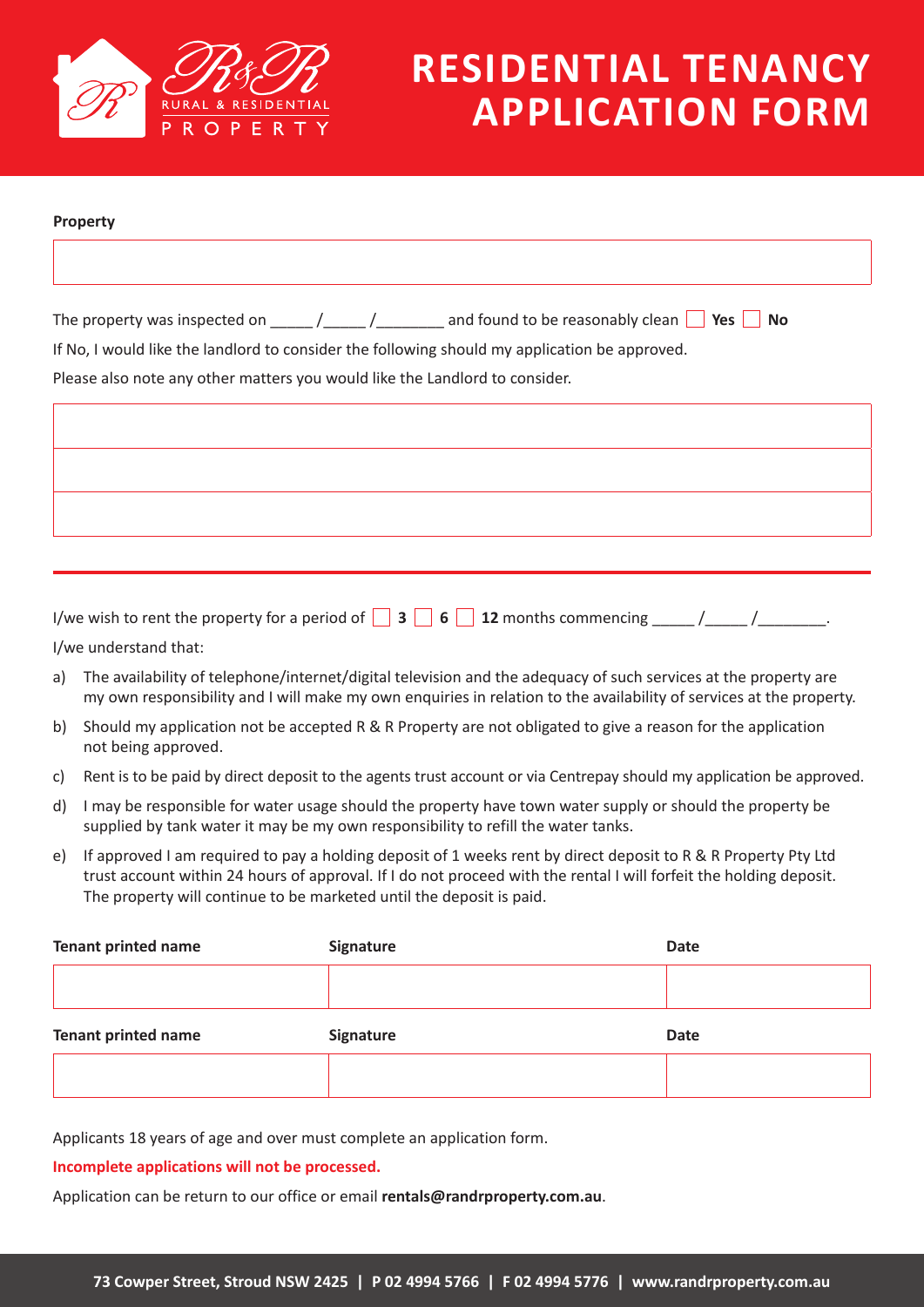

| <b>TENANCY DETAILS</b>                     |             |                    |          |                                                                    |  |  |
|--------------------------------------------|-------------|--------------------|----------|--------------------------------------------------------------------|--|--|
| Proposed rental property address:          |             |                    |          | Postcode:                                                          |  |  |
| Rent/wk: \$                                |             | Bond amount: \$    |          | Have you inspected the property? $\Box$ Yes $\Box$ No              |  |  |
| Length of tenancy?                         |             | Years:             | Months:  | Tenancy to commence:                                               |  |  |
| How many tenants will occupy the property? |             |                    |          |                                                                    |  |  |
| Adults:                                    | Dependents: | Ages:              |          | Yes No (If yes, attach a photo of each pet)<br>Pets: $\vert \vert$ |  |  |
| Pet type:                                  | Breed/s:    |                    | Reg. no: | Outdoor only: Yes No                                               |  |  |
| Pet type:                                  | Breed/s:    |                    | Reg. no: | Outdoor only: Yes   No                                             |  |  |
| Vehicle 1 rego:                            |             | Model/year/colour: |          | Model/year/colour:<br>Vehicle 2 rego:                              |  |  |

| <b>1.1 APPLICANT 1</b>                          | <b>2.1 APPLICANT 2</b>                          |  |  |
|-------------------------------------------------|-------------------------------------------------|--|--|
| Middle initial:                                 | Middle initial:                                 |  |  |
| Title:                                          | Title:                                          |  |  |
| First name:                                     | First name:                                     |  |  |
| Smoker: Yes No                                  | Smoker:     Yes     No                          |  |  |
| Last name:                                      | Last name:                                      |  |  |
| Country of birth:                               | Country of birth:                               |  |  |
| Name at birth:                                  | Name at birth:                                  |  |  |
| $\frac{1}{2}$                                   | Date of birth:                                  |  |  |
| Date of birth:                                  | $\left  \begin{array}{cc} \end{array} \right $  |  |  |
| Age (years/months):                             | Age (years/months):                             |  |  |
| Drivers license no:                             | Drivers license no:                             |  |  |
| State:                                          | State:                                          |  |  |
| Card no. (NSW only):                            | Card no. (NSW only):                            |  |  |
| Medicare no:                                    | Medicare no:                                    |  |  |
| Ref:                                            | Ref:                                            |  |  |
| Passport no:                                    | Passport no:                                    |  |  |
| Pension type (if applicable):                   | Pension type (if applicable):                   |  |  |
| No.                                             | No.                                             |  |  |
| Home phone:                                     | Home phone:                                     |  |  |
| Mobile phone:                                   | Mobile phone:                                   |  |  |
| Email:                                          | Email:                                          |  |  |
| Marital status: Single Married De Facto Sep/Div | Marital status: Single Married De Facto Sep/Div |  |  |
| Friends Relatives                               | Friends <b>Relatives</b>                        |  |  |
| Maiden name (if applicable):                    | Maiden name (if applicable):                    |  |  |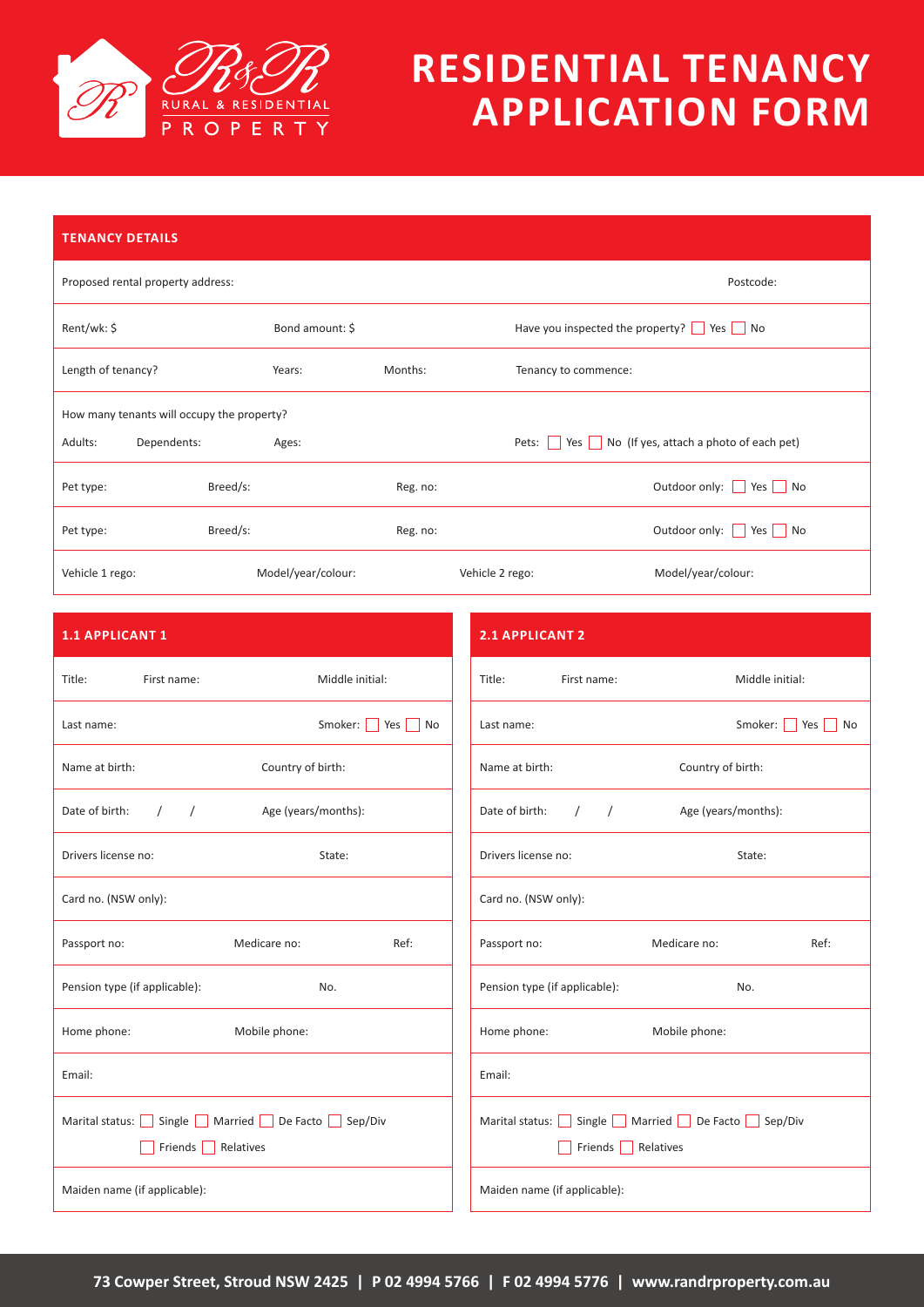

#### **1.2 RENTAL HISTORY – APPLICANT 1**

| <b>Current address:</b>      |        |             |
|------------------------------|--------|-------------|
| Suburb:                      |        | Postcode:   |
| How long at current address? | Years: | Months:     |
| Reason for leaving:          |        | Rent/wk: \$ |
| Landlord/Agent name:         |        | Phone:      |
| Email:                       |        | Fax:        |
| <b>Previous address:</b>     |        |             |
| Suburb:                      |        | Postcode:   |
| Length at previous address?  | Years: | Months:     |
|                              |        |             |
| Reason for leaving:          |        | Rent/wk: \$ |
| Landlord/Agent name:         |        | Phone:      |
| Email:                       |        | Fax:        |
| Bond refunded: Yes No        |        |             |

| <i><b>E.E. INCITENT INSTRUST AFFEIGAINT 4</b></i> |        |             |  |  |  |
|---------------------------------------------------|--------|-------------|--|--|--|
| <b>Current address:</b>                           |        |             |  |  |  |
| Suburb:                                           |        | Postcode:   |  |  |  |
| How long at current address?                      | Years: | Months:     |  |  |  |
| Reason for leaving:                               |        | Rent/wk: \$ |  |  |  |
| Landlord/Agent name:                              |        | Phone:      |  |  |  |
| Email:                                            |        | Fax:        |  |  |  |
| <b>Previous address:</b>                          |        |             |  |  |  |
| Suburb:                                           |        | Postcode:   |  |  |  |
| Length at previous address?                       | Years: | Months:     |  |  |  |
| Reason for leaving:                               |        | Rent/wk: \$ |  |  |  |
| Landlord/Agent name:                              |        | Phone:      |  |  |  |
| Email:                                            |        | Fax:        |  |  |  |
| Bond refunded: Yes No                             |        |             |  |  |  |
| If not, why?                                      |        |             |  |  |  |

| 1.3. EMERGENCY CONTACT DETAILS (not same as co-applicant) | 2.3. EMERGENCY CONTACT DETAILS (not same as co-applicant) |
|-----------------------------------------------------------|-----------------------------------------------------------|
| Name:                                                     | Name:                                                     |
| Address:                                                  | Address:                                                  |
| Relationship:                                             | Relationship:                                             |
| Email:<br>Phone:                                          | Phone:<br>Email:                                          |

#### **2.2 RENTAL HISTORY – APPLICANT 2**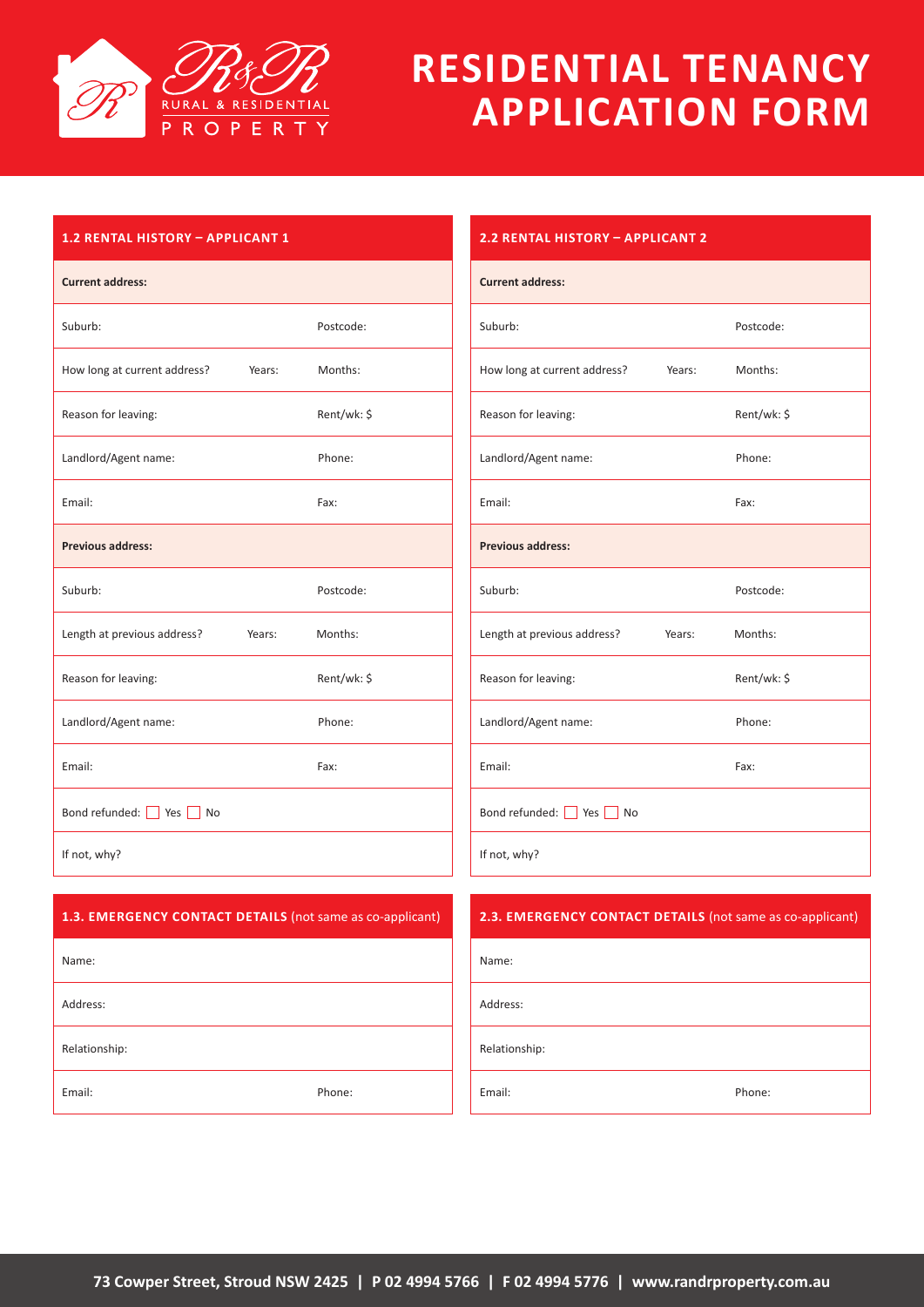

| 1.4 EMPLOYMENT DETAILS - APPLICANT 1                      |                                                           | 2.4 EMPLOYMENT DETAILS - APPLICANT 1 |  |  |
|-----------------------------------------------------------|-----------------------------------------------------------|--------------------------------------|--|--|
|                                                           | <b>Current occupation:</b>                                |                                      |  |  |
|                                                           | Company name:                                             |                                      |  |  |
|                                                           | Company address:                                          |                                      |  |  |
|                                                           |                                                           |                                      |  |  |
|                                                           | Company phone:                                            |                                      |  |  |
|                                                           | Contact name:                                             |                                      |  |  |
| Months:<br>Years:                                         | Length at current employment?                             | Months:<br>Years:                    |  |  |
| Per/wk Per/mo                                             | Net income: \$                                            | $\Box$ Per/wk $\Box$ Per/mo          |  |  |
| ABN:                                                      | Are you self-employed? Ves No                             | ABN:                                 |  |  |
| Phone:                                                    | Accountant name:                                          | Phone:                               |  |  |
|                                                           | Previous occupation:                                      |                                      |  |  |
|                                                           | Company name:                                             |                                      |  |  |
|                                                           | Company address:                                          |                                      |  |  |
|                                                           |                                                           |                                      |  |  |
| Months:<br>Years:                                         | Length at employment?                                     | Months:<br>Years:                    |  |  |
| Per/wk Per/mo                                             | Net income: \$                                            | $Per/wk$ Per/mo                      |  |  |
| <b>1.5 SOCIAL SECURITY BENEFITS OR CENTRELINK PAYMENT</b> | <b>2.5 SOCIAL SECURITY BENEFITS OR CENTRELINK PAYMENT</b> |                                      |  |  |
| CRN:                                                      | Type:                                                     | CRN:                                 |  |  |
| Per/wk Per/mo                                             | \$                                                        | $Per/wk$ Per/mo                      |  |  |
|                                                           |                                                           |                                      |  |  |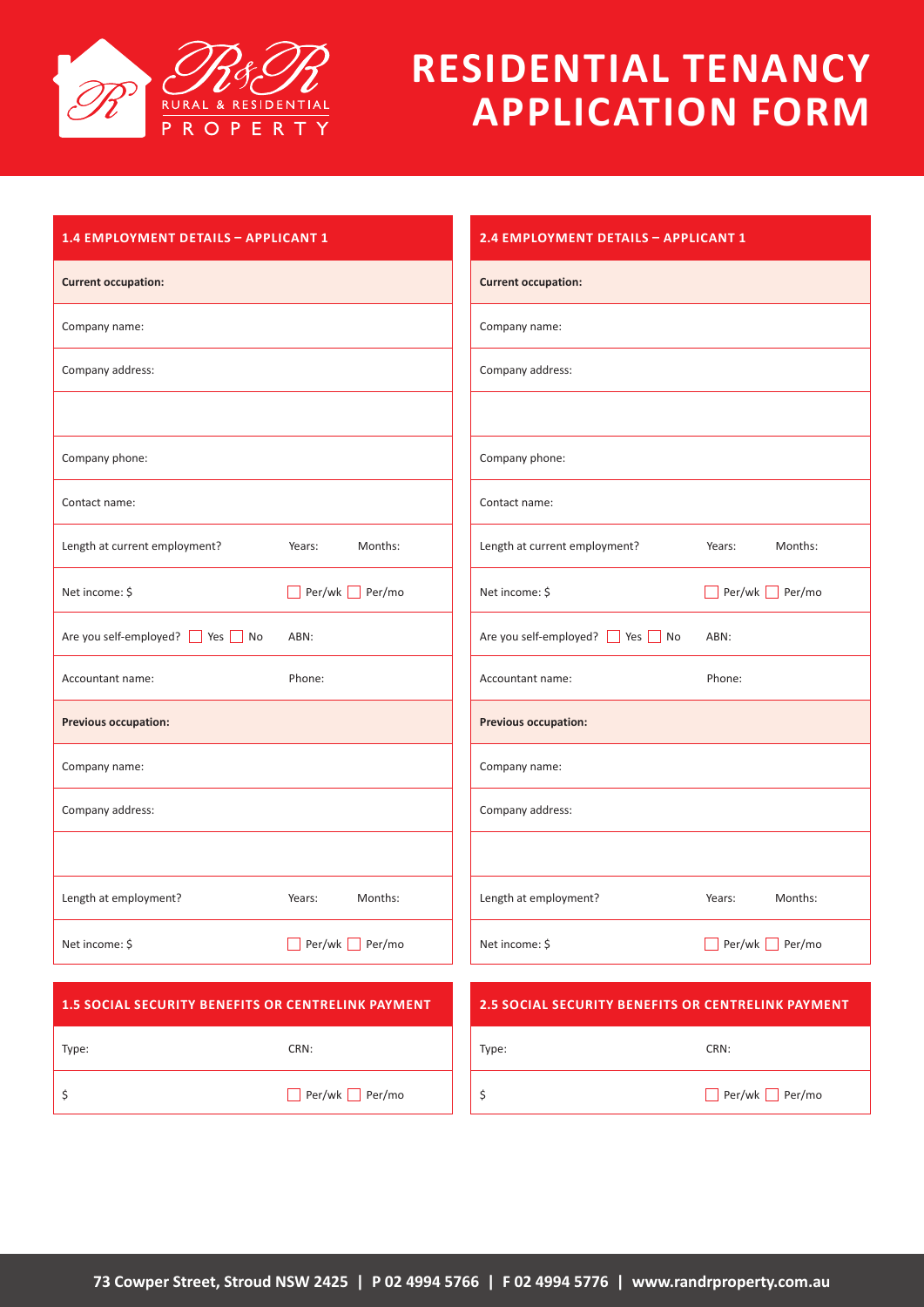

| 1.6 REFEREES - APPLICANT 1 (NOT co-applicant) | 2.6 REFEREES - APPLICANT 2 (NOT co-applicant) |  |  |
|-----------------------------------------------|-----------------------------------------------|--|--|
| Reference name:                               | Reference name:                               |  |  |
| Address:                                      | Address:                                      |  |  |
| Relationship to applicant:                    | Relationship to applicant:                    |  |  |
| Mobile:<br>Home phone:                        | Mobile:<br>Home phone:                        |  |  |
| Reference name:                               | Reference name:                               |  |  |
| Address:                                      | Address:                                      |  |  |
| Relationship to applicant:                    | Relationship to applicant:                    |  |  |
| Mobile:<br>Home phone:                        | Mobile:<br>Home phone:                        |  |  |

| <b>IDENTIFICATION POINTS</b> – Please ensure you provide a minimum of 100 points identification.<br>At least ONE item from EACH section is required. Photocopy ALL and bring originals. |                                     |                                                      |                          |  |
|-----------------------------------------------------------------------------------------------------------------------------------------------------------------------------------------|-------------------------------------|------------------------------------------------------|--------------------------|--|
| Section 1                                                                                                                                                                               | <b>Section 2</b>                    | <b>Section 3</b>                                     |                          |  |
| (40) Drivers license                                                                                                                                                                    | (30) Latest 3 Current pay slips OR  | (30) Previous tenancy reference                      | (10) Gas account         |  |
| (40) Passport<br>(complete the following)                                                                                                                                               | (30) Current bank statement OR      | (20) Previous two rent receipts                      | (10) Pet rego papers     |  |
| Name at birth:                                                                                                                                                                          | (30) Centrelink income<br>statement | (20) Home owner MUST supply<br>a recent rates notice | (10) Birth certificate   |  |
| Place of birth:                                                                                                                                                                         |                                     | (10) Motor vehicle registration                      | (10) Medicare card       |  |
| Passport country:                                                                                                                                                                       |                                     | (10) Telephone account                               | (10) Electricity account |  |
| <b>TOTAL:</b>                                                                                                                                                                           |                                     |                                                      |                          |  |

| <b>PAYMENT DETAILS</b>          |     | <b>PAYMENT METHOD</b>   |
|---------------------------------|-----|-------------------------|
| Property rental per week:       | \$  | Cheque                  |
| Rent in advance ( weeks):       | \$  | <b>Bank Cheque</b>      |
| Rental bond (_____weeks rent) : | -\$ | EZIRENT<br>$\mathbf{I}$ |
| <b>TOTAL DUE:</b>               | Ş   | Other:                  |